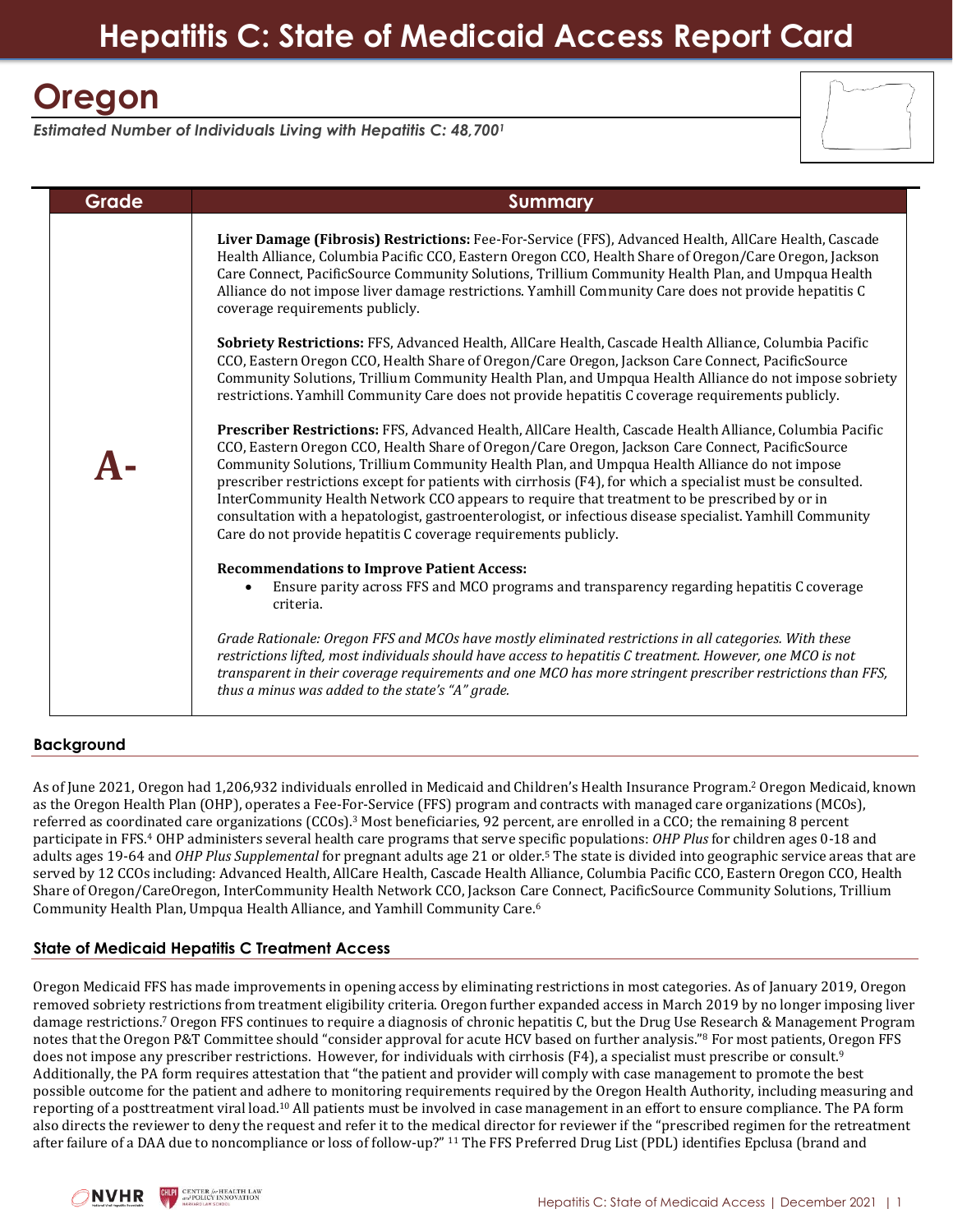generic), Mavyret, and Vosevi, as the preferred agents and Daklinza, Harvoni (brand and generic), Sovaldi, Viekira Pak and Zepatier as nonpreferred. 12

Most CCOs impose the same hepatitis C coverage criteria as FFS. Advanced Health, AllCare Health, Cascade Health Alliance, Columbia Pacific CCO, Eastern Oregon CCO, Health Share of Oregon/Care Oregon, Jackson Care Connect, PacificSource Community Solutions, Trillium Community Health Plan, Umpqua Health Alliance follow the FFS criteria. 13,14,15,16,17,18,19,20,21,22

InterCommunity Health Network CCO mostly follows FFS criteria, but appears to require that treatment be prescribed by or in consultation with a specialist.<sup>23</sup>

Yamhill Community Care does not provide hepatitis C coverage requirements publicly.

#### **Liver Damage (Fibrosis) Restrictions**

Fee-For-Service (FFS), Advanced Health, AllCare Health, Cascade Health Alliance, Columbia Pacific CCO, Eastern Oregon CCO, Health Share of Oregon/Care Oregon, Jackson Care Connect, PacificSource Community Solutions, Trillium Community Health Plan, and Umpqua Health Alliance do not impose liver damage restrictions.

Yamhill Community Care does not provide hepatitis C coverage requirements publicly.

#### **Sobriety Restrictions**

FFS, Advanced Health, AllCare Health, Cascade Health Alliance, Columbia Pacific CCO, Eastern Oregon CCO, Health Share of Oregon/Care Oregon, Jackson Care Connect, PacificSource Community Solutions, Trillium Community Health Plan, and Umpqua Health Alliance do not impose sobriety restrictions.

Yamhill Community Care does not provide hepatitis C coverage requirements publicly.

#### **Prescriber Restrictions**

FFS, Advanced Health, AllCare Health, Cascade Health Alliance, Columbia Pacific CCO, Eastern Oregon CCO, Health Share of Oregon/Care Oregon, Jackson Care Connect, PacificSource Community Solutions, Trillium Community Health Plan, and Umpqua Health Alliance do not impose prescriber restrictions except for patients with cirrhosis (F4), for which a specialist must be consulted.

InterCommunity Health Network CCO appears to require that treatment to be prescribed by or in consultation with a hepatologist, gastroenterologist, or infectious disease specialist.<sup>24</sup>

Yamhill Community Care do not provide hepatitis C coverage requirements publicly.

#### **Points of Contact for Questions & Concerns about Oregon's State of Medicaid Hepatitis C Access**

#### **Medicaid:** <sup>25</sup> **Dana Hittle, Interim Medicaid Director, Oregon Health Authority, State of Oregon**

500 Summer Street, NE E49, Salem, OR 97301; Telephone: (503) 945‐5768 ; Email Address: dana.hittle@dhsoha

#### **Pharmaceutical & Therapeutics Review Board: <sup>26</sup> Roger Citron, Drug Use Research & Management Health Systems Division, Pharmacy & Therapeutics Review Board**

500 Summer Street NE, E35, Salem, OR 97301-1079; Telephone: (503) 947-5220; Email Address: roger.a.citron@state.or.us

[covered-under-different-delivery-systems/?currentTimeframe=0&sortModel=%7B%22colId%22:%22Location%22,%22sort%22:%22asc%22%7D.](http://www.kff.org/medicaid/state-indicator/share-of-medicaid-population-covered-under-different-delivery-systems/?currentTimeframe=0&sortModel=%7B%22colId%22:%22Location%22,%22sort%22:%22asc%22%7D)

<sup>6</sup> Coordinated Care Organizations (CCO), Oregon Health Authority (Accessed December 2021): https://www.oregon.gov/oha/HSD/OHP/Pages/CCO-Plans.aspx.

<sup>7</sup> Policy Evaluation: Hepatitis C: Direct Acting Antivirals, Oregon Health Authority, Updated June 2020 (Accessed December 2021): https://www.orpdl.org/durm/meetings/meetingdocs/2020\_06\_04/archives/2020\_06\_04\_HCVDAAPolicyEval.pdf.

https://www.orpdl.org/durm/meetings/meetingdocs/2021\_10\_07/archives/2021\_10\_07\_HepatitisC\_DAA\_LiteratureScan.pdf.

https://www.oregon.gov/oha/HSD/OHP/Tools/Oregon%20Medicaid%20PA%20Criteria%2C%20July%201%2C%202019.pdf.<br><sup>10</sup> Ibid. Hepatitis C Direct-Acting Antivirals Prior Authorization.

<sup>11</sup> Ibid. Hepatitis C Direct-Acting Antivirals Prior Authorization.

<sup>14</sup> Hepatitis C Direct-Acting Antivirals (Effective March 1, 2019), AllCare Health: https://www.allcarehealth.com/media/2621/umccomed0801-oha-hcv-daa-web.pdf.



<sup>1</sup> Oregon State Profile, HepVu[: https://hepvu.org/state/oregon/.](https://hepvu.org/state/oregon/)

<sup>2</sup> Medicaid and CHIP in Oregon, By-State, Medicaid.gov[: https://www.medicaid.gov/medicaid/by-state/stateprofile.html?state=oregon.](https://www.medicaid.gov/medicaid/by-state/stateprofile.html?state=oregon)

<sup>&</sup>lt;sup>3</sup> The Oregon Health Plan, About the Oregon Health Plan, Oregon Health Plan, Oregon Health Authority, Oregon.gov[: http://www.oregon.gov/oha/HSD/OHP/Pages/About-Us.aspx;](http://www.oregon.gov/oha/HSD/OHP/Pages/About-Us.aspx) See also Apply for Coverage, Apply for OHP, Oregon Health Plan, Oregon Health Authority, Oregon.gov[: http://www.oregon.gov/oha/HSD/OHP/Pages/Apply.aspx.](http://www.oregon.gov/oha/HSD/OHP/Pages/Apply.aspx)<br><sup>4</sup> Share of Medicaid Population Covered Under Different Delivery Systems, Medicaid Market Tracker, Henry J.

<sup>5</sup> Oregon Health Programs, Apply for Coverage, Apply for OHP, Oregon Health Plan, Oregon Health Authority, Oregon.gov[: http://www.oregon.gov/oha/HSD/OHP/Pages/Apply.aspx;](http://www.oregon.gov/oha/HSD/OHP/Pages/Apply.aspx) See also The Oregon Health Plan, About the Oregon Health Plan, Oregon Health Plan, Oregon Health Authority, Oregon.gov.

<sup>8</sup> Drug Class Literature Scan: Hepatitis C, Direct-Acting Antivirals, Oregon Health Authority, Updated October 2021 (Accessed December 2021)

<sup>9</sup> Oregon Medicaid FFS Drug Class List: Hepatitis C, Direct Acting Antivirals, Oregon Health Authority: https://www.orpdl.org/drugs/drugclass.php?cid=1140; Hepatitis C Direct Acting Antivirals Prior Authorization, Oregon Health Authority: https://www.orpdl.org/durm/PA\_Docs/HepatitisC\_DAAs.pdf; Oregon Medicaid Pharmaceutical Services Prior Authorization Criteria, Oregon Health Authority:

<sup>&</sup>lt;sup>12</sup> Oregon Medicaid FFS Drug Class List: Hepatitis C, Direct Acting Antivirals, Oregon Health Authority: https://www.orpdl.org/drugs/drugs/abs.php?cid=1140.<br><sup>13</sup> Direct Acting Antivirals for Treatment of Hepatitis C Drug